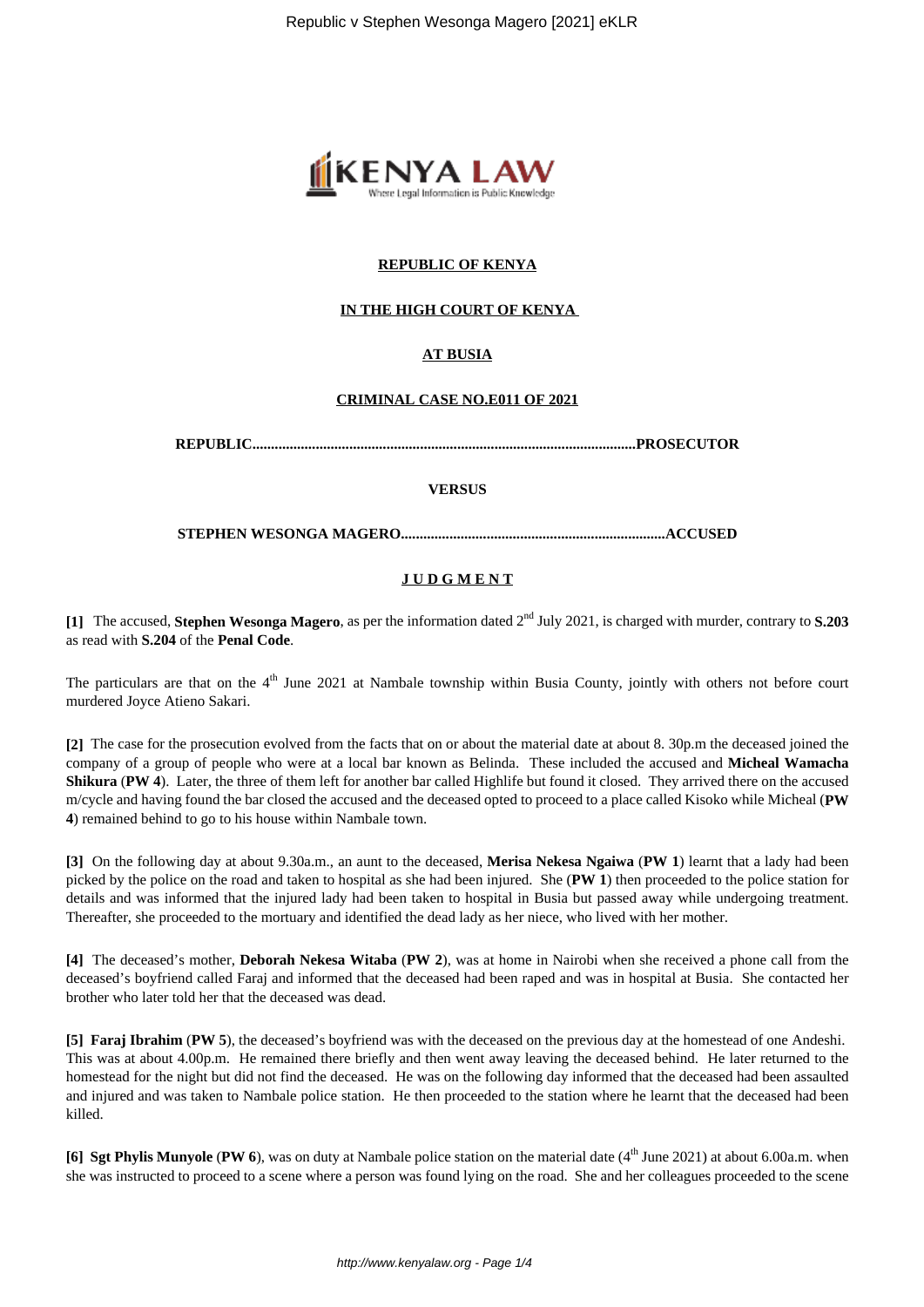towards the direction of Mumias and found the deceased still breathing but unconscious. Her clothes and inner wear had been raised up to the chest. She was immediately rushed to the hospital by the police officers.

**[7] IP Beatrice Rono** (**PW 7**), investigated the case and learnt that the deceased had been transferred to the Busia County hospital where she passed away while undergoing treatment. She (**PW 7**) recorded statements from several people including Micheal (**PW 4**) and the accused who were treated as suspects in the killing or murder of the deceased. On completion of investigations, IP Beatrice (**PW 7**) preferred the present charge against the accused and treated Micheal (**PW 4**) as a prosecution witness.

**[8] Dr. Duncan Nabuya** (**PW 3**), produced a post mortem report (**P. Ex 1**) prepared by his colleague Dr. Cedric Tumbo, after an autopsy was carried out on the body of the deceased.

The report indicated that the deceased died from severe head injury due to trauma by both soft and blunt objects.

**[9]** The accused's defence was a denial and a contention that the deceased and her family were people unknown to him. He said that he was a m/cycle taxi operator (**boda-boda**) and was at work on the material date at about 6.00p.m when his colleague Mike (**PW 4**) arrived with a female person and requested him to take them to a place called Centre. He was paid ksh.100/= for the job and then returned to his place of work up to 7.00p.m when he closed work and went home.

[10] On 10<sup>th</sup> June 2021, while at work he (**accused**) was confronted by police officers who were looking for one Steve. He identified himself and was taken to Nambale police station for reasons he did not know. He was later arraigned in court with the present offence which he did not commit. He contended that he never went elsewhere with Mike (**PW 4**) save to take him at the place called Centre.

**[11]** The offence of murder occurs when a person who of malice aforethought causes the death of another. The evidence availed herein by the prosecution indicated without dispute that the deceased was a victim of the unlawful act of assault committed against her by an individual or group of individuals. The post mortem report (**P.Ex 1**) produced herein by Dr. Nabuya (**PW 3**) showed that the deceased died from severe head injury due to trauma by both soft and hard (**blunt**) objects. It also showed that the deceased suffered grevious injury resulting in fatality.

**[12]** Due to the nature of the injuries suffered by the deceased it was evident that the offender assailant intended to cause her death or grievously injure her. Malice aforethought was thus established by the prosecution evidence and so was the offence of murder.

The basic issue for determination was the identity of the murderous assailant. In that regard, the prosecution case was bereft of direct evidence against the accused. The prosecution therefore sought to rely on circumstantial evidence to prove that the deceased was murdered most likely than not, by the accused.

**[13]** Circumstantial evidence is evidence which implies that a person committed the offence he is charged with. It is evidence of facts that the court can draw conclusions from.

In **Rep Vs. Kipkering Arap Koseke & Another** [**1953**] **EACA 135**, it was stated that to justify the inference of guilt on the basis of circumstantial evidence, the inculpatory facts must be incompatible with the innocence of the accused and incapable of explanation upon any other reasonable hypothesis than that of guilt.

**[14]** And, in **Sawe Vs. Rep** (**2003**) **KLR, 364**, the court stated:-

"**As we have already pointed out, the evidence in this case was entirely circumstantial. In order to justify, on circumstantial evidence, the inference of guilt the inculpatory facts must be incompatible with the innocence of the accused and incapable of explanation upon any other co-existing circumstances weakening the chain of circumstances relied on.**

**The burden of proving facts that justify the drawing of this inference from the facts to the exclusion of any other reasonable hypothesis of innocence is on the prosecution. It is a burden which never shifts to the party accused**."

**[15]** In this case, the accused denied that he was responsible for the death of the deceased. He implied that the deceased was with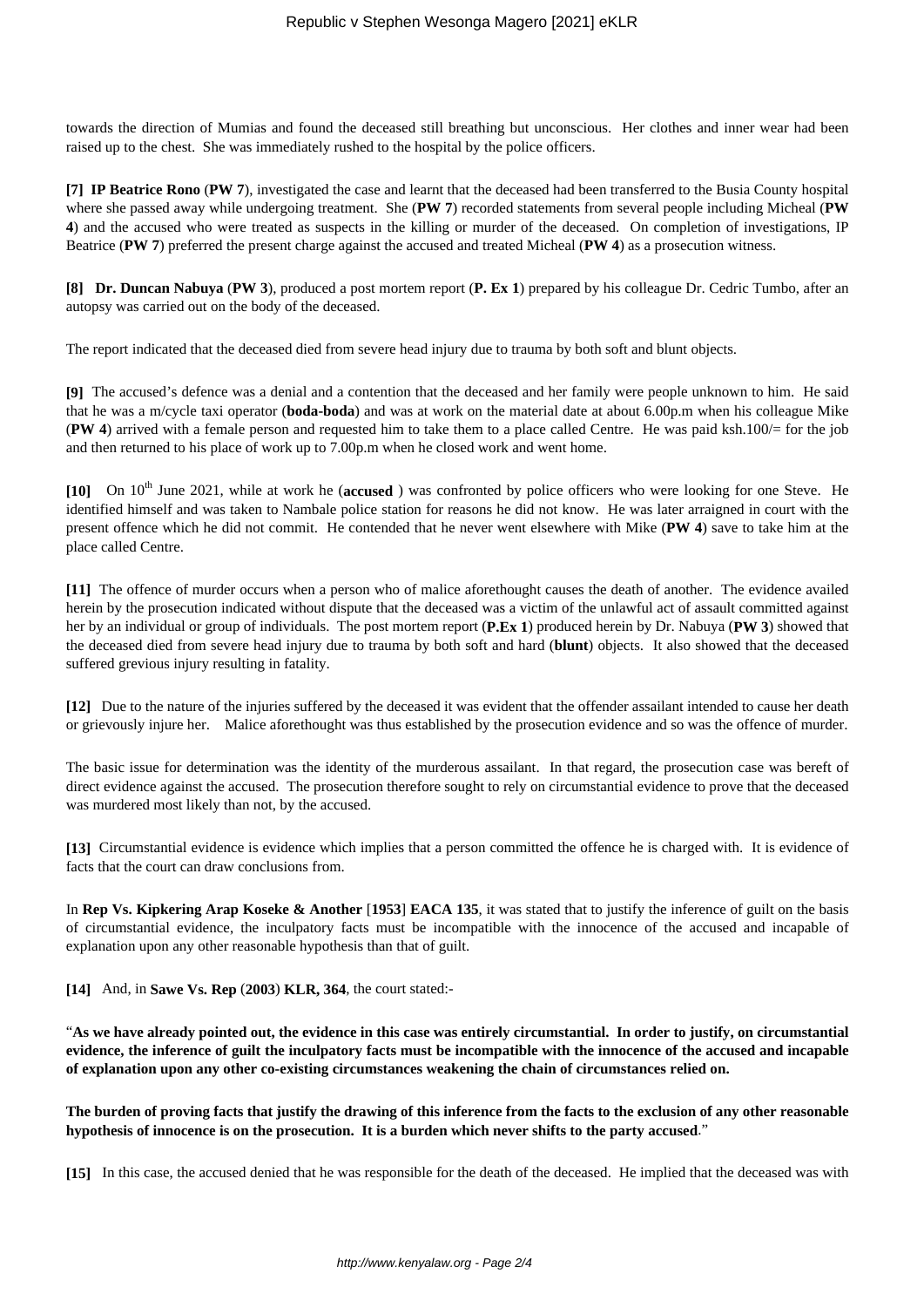his "**boda boda**" mate (**PW 4**) when he dropped them at a place called Centre. He also implied that the deceased and her family were strangers to him.

However, there was credible evidence from the prosecution establishing that the deceased was assaulted and fatally injured after she left Nambale town heading towards a place called Kisoko in the company of a "**boda-boda**" rider.

**[16]** Prior to that, the deceased had been in a local bar called Belinda in the company of the accused and others including Micheal (**PW 4**). Later, the three of them (**i.e Accused, deceased and PW 4**) proceeded to another bar called Highlife pub but found it closed. It was then that the accused and the deceased left for Kisoko while Micheal remained behind to proceed to his house within Nambale town.

**[17]** The evidence by Micheal (**PW 4**) was the most crucial against the accused. It was, in the opinion of this court, credible and cogent in establishing that the accused was the last person to have been seen with the deceased when she was alive and prior to being found along a road unconscious and with serious injuries which later proved fatal. The accused could not therefore be heard to throw blame at Micheal or Mike (**PW 4**) by implying that he was the last person seen with the deceased before she passed away. He (accused) could also not be heard to imply that he was not at the scene of the offence when it happened.

**[18]** Indeed, the accused was placed at the scene of the offence the moment he left Nambale town heading towards Kisoko in the company of the deceased. The fact that the deceased was found at that scene a few hours later strongly indicated that she was there with the accused after they left Nambale town together. It was not a coincidence that the two headed to Kisoko where the accused comes from.

**[19]** The fact that the accused was the last person seen with the deceased prior to her demise was strong and credible circumstantial evidence which pointed more to his guilt than innocence. In the circumstances, his defence was disproved and unsustainable. He was thus identified as the person who murdered the deceased even though nobody saw or found him in the act. He was linked to the offence by the strong and credible circumstantial evidence adduced against him by the prosecution.

**[20]** The onus was heavy on the accused to furnish explanation for circumstantial evidence not explainable on any hypothesis consistent with his innocence. He was the last person to be with the deceased before she was found on a road with serious head injuries which led to her death. He had a duty to give an explanation of how he parted company with the deceased but he did not. He therefore failed to rebut the presumptions created by **S.111** and **S.119** of the **Evidence Act**.

**[21] S.111** (**1**) of the Evidence Act provides that:-

"**When a person is accused of any offence, the burden of proving the existence of circumstances bringing the case within any exception or exemption from, or qualification to the operation of the Law creating the offence with which he is charged and the burden of proving any fact especially within the knowledge of such person is upon him provided that such burden shall be deemed to be discharged if the court is satisfied by evidence given by the prosecution, whether in cross-examination or otherwise, that such circumstances or facts exist. Provided further that the person accused shall be entitled to be acquitted of the offence with which he is charged if the court is satisfied that the evidence given by either the prosecution or the defence creates a reasonable doubt as to the guilt of the accused person in respect of that offence**."

#### **[22]** As for **S.119** of the **Evidence Act**, it provides that:-

#### "**The court may presume the existence of any fact which it thinks likely to have happened, regard being led to the common course of natural events human conduct and public and private business in their relation to the facts of the particular case**."

In sum, the evidence by the prosecution placed the accused in a position in which he was required to give an explanation of the circumstances which led to the death of the deceased as they were together at the time. His failure to do so and instead merely deny the offence and raise an alibi attracted the drawing of an inference that he was responsible for the death of the deceased to the exclusion of any other person.

The prosecution case was this proved against the accused beyond reasonable doubt. He is accordingly found guilty as charged and convicted.